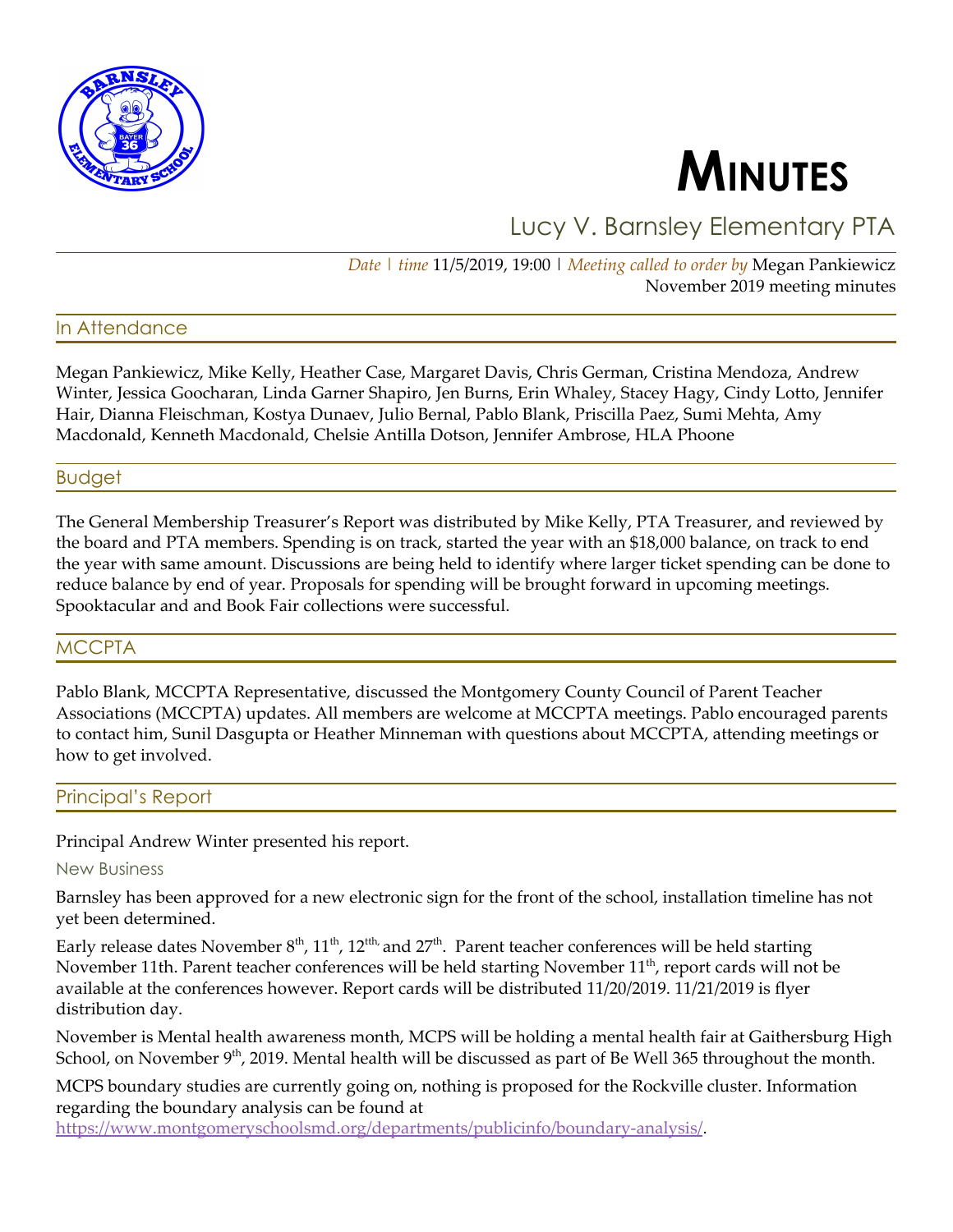2020-2021 school year calendar proposals are available, proposed calendars can be viewed online a[thttps://www.montgomeryschoolsmd.org/calendar/proposed-calendar-2020-21.aspx](https://www.montgomeryschoolsmd.org/calendar/proposed-calendar-2020-21.aspx) . There is an online survey available until November 19<sup>th</sup>, 2019.

A former Barnsley student, as part of obtaining his Eagle Scout, will be painting a map on the playground that will include activities for the children.

Principal Winter is asking all families to support safe parking and driving during pickup and drop off. Please do not ask children to walk to cars in the car loop unless you are curbside, please do not go around cars in the loop, wait to exit in the line. Please follow posted parking signs. There has been an issue with cars parking illegally on Nadine Drive, which causes pedestrian and bus safety issues. An attendee made a suggestion of placing cones to prevent illegal parking on Nadine Dr.

Ms. Roop has been hired as Administrative Secretary.

Barnsley is again participating in the Thanksgiving Canned Food drive to feed families in need within our community. The following specific donations are requested: 16oz cans turkey gravy, 16oz cans cranberry sauce, 16oz cans green beans, 48oz jars of applesauce, 64oz apple juice, 40oz cans of sweet potatoes/yams, stuffing mix bags or boxes. Donations can be sent in with students until November  $15^{\text{th}}$ , 2019.

# Committee Reports

Committee reports

- Communications
	- o text messaging alerts for reminders about PTA meetings and special events will be trialed.
- Membership
	- o Margaret Davis, Membership Chair, reviewed use of the AtoZ directory, encouraged parents to sign up for the directory for notifications. Will have updates on membership numbers at the next meeting
- Cultural Arts
	- o Jen Burns, Cultural Arts Chair, discussed cultural arts events that have been scheduled the year. Barnsley will host Christylez Bacon: Human Beatbox on 12/6/2019, Anansegro of Ghana on 2/21/2020, and Dino Rock: Mi Casa es Su Casa on 04/24/2020.
- Ways & Means-
	- $\circ$  Spiritwear store is active, if orders are placed online by November 20<sup>th</sup>, products will be distributed before winter break.
	- o Buy nothing Campaign will start 11/12/2019 and run through 12/3/2019 (Giving Tuesday)
- Wellness Committee
	- o Wellness committee is seeking volunteers, please contact Fania Yangarber or Megan Pankiewicz if you are interested.

# Forum on Getting the Most Out of Parent Teacher Conferences

Ms. Shapiro and Ms. Goocharan shared Tips for Successful Parent-Teacher Conferences at Your Child's School:

They encouraged parents to share information that will help to build relationships with educators, and to share information that may impact children at school. Please provide as much notice as possible if parents need to cancel or reschedule conference.  $4^{\text{th}}$  and  $5^{\text{th}}$  grade students are welcome to join all or part of the conference, and be part of the process. If concerns or questions arise throughout the school year, conferences can be scheduled at any time. If there is a need a second conference for a math teacher, it can be arranged, although it may not be during the same day or week. Language line or in person translators will be provided if needed. If parents have concerns, please bring examples or specific details. It may be helpful to notify the teacher of intention to add concerns to the agenda at the start of the meeting so they can ensure enough time is